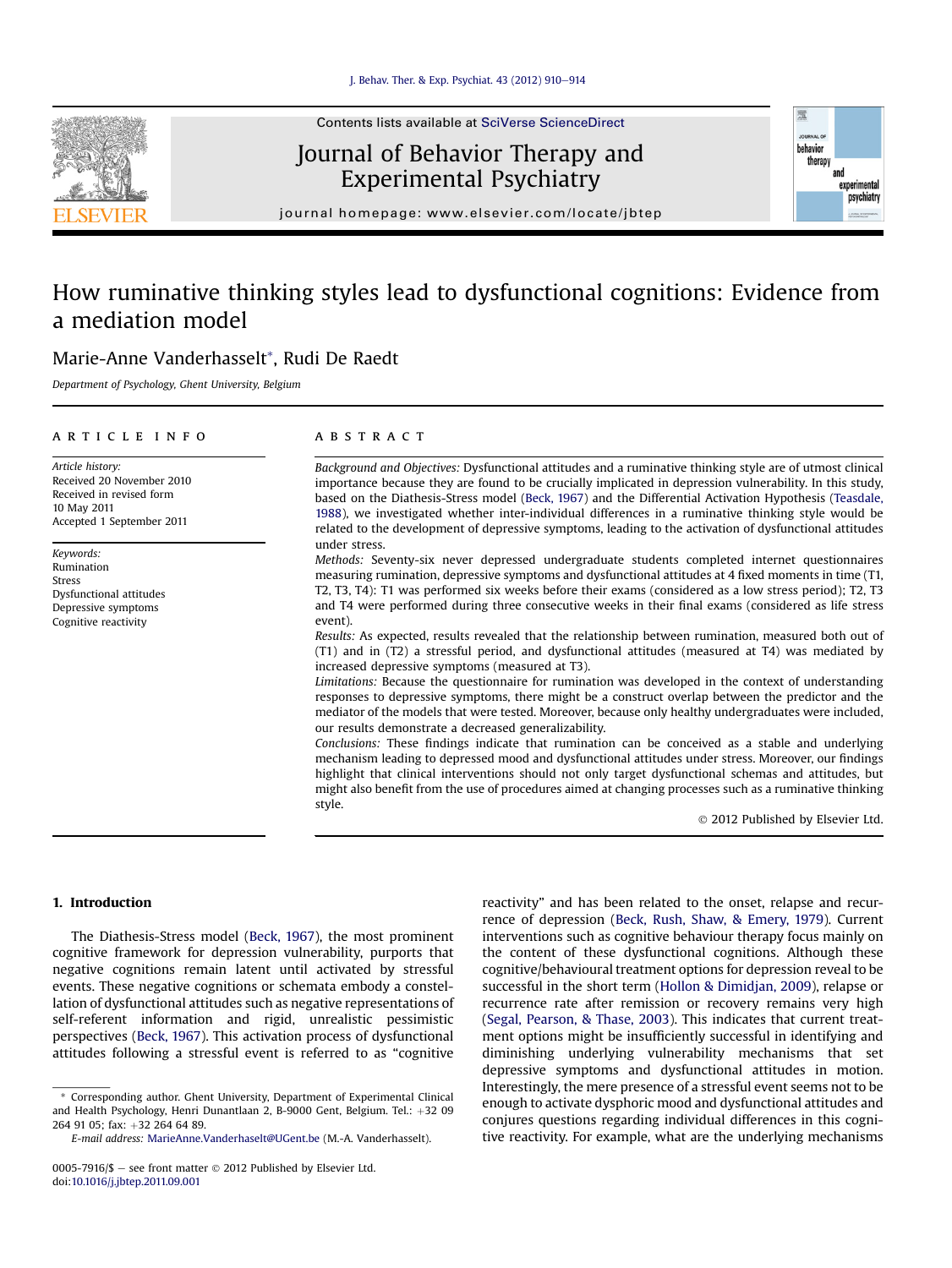that allow stressors to trigger depressive symptoms and dysfunctional attitudes? To answer this question, it is important to study healthy people with no prior history of depression because their stress reactivity cannot be influenced by former depressive episodes, which are a good predictor of increased cognitive reactivity (for a review, see Scher, Ingram, & Segal, 2005).

Until recently, dysfunctional attitudes were considered a cognitive vulnerability factor that moderates the relation between stressors and increased psychological distress (e.g., negative mood, frustration, anxiety, ...). From this perspective, dysfunctional attitudes are considered latent cognitions that, when activated by a stressor, lead to a product of psychological distress (Beck et al., 1979). However, an important question is why stress would lead to the activation of dysfunctional attitudes in some individuals, whereas other individuals cope in a more healthy way. To account for these inter-individual differences, the Differential Activation Hypothesis of Teasdale (1988) proposes that, during stressful periods, negative mood leads to the activation of negative cognitive schemas (such as dysfunctional attitudes) because during prior depressogenic experiences, the association between negative mood and depressogenic schemas has been strengthened. In line with the Differential Activation Hypothesis, research has shown that dysfunctional attitudes only become manifest when activated by a depressed mood (e.g., Segal, Gemar & Williams, 1999). However, these studies yielded also mixed results (for a review, see Scher et al., 2005), implying that there might be other underlying processes explaining the onset of dysfunctional attitudes. Recently, a ruminative thinking style has been proposed as an important mechanism in relation to the onset of dysfunctional attitudes, based on its association with a negative attentional biases, sustained negative mood states, increased vulnerability for depression, and being stable beyond the depressive episode (for a review, see Smith & Alloy, 2009). A ruminative thinking style (rumination) is considered a stable trait-like tendency to respond to stressful life events with repetitive and automatic self-focused thoughts about the origin, the causes and consequences of these depressogenic circumstances (Nolen-Hoeksema, 1991).

Although previous studies have emphasised the relationship between the stressor and the activation of dysfunctional attitudes (e.g., Hankin, Abramson, Miller, & Haeffel, 2004), and the relationship between cognitive reactivity and rumination (Moulds et al., 2008), recent studies are starting to investigate the active role of rumination in the activation of dysfunctional attitudes and psychological distress. For example, Morrison and O'Connor (2005) found that rumination in response to life stressors predict psychological distress (operationalized as dysphoria, hopelessness and suicidal thinking). However, in these studies the relationship between dyphoric mood and negative thoughts is not investigated separately.

Based on these research findings and the Differential Activation Hypothesis (Teasdale, 1988), we could hypothesise that, during stressful periods, rumination might lead to dysphoria, which in turn, would activate dysfunctional attitudes. This implies that rumination is not conceived as a mere product of distress but as a fundamental mechanism leading to dysfunctional attitudes. Depressive symptoms would then mediate the relation between a ruminative thinking style and the activation of dysfunctional attitudes. This specific model fits with the observation that rumination is a stable vulnerability factor that prospectively predicts depression (Nolen-Hoeksema, 2000; Spasojevic & Alloy, 2002). Dysfunctional attitudes refer to negative representations and dysfunctional cognitions of self-referent information and rigid, unrealistic pessimistic perspectives (Beck, 1967). Testing of this model requires the use of a prospective design with a temporal order between multiple data points to investigate the influence of rumination on the development of depressive symptoms and dysfunctional attitudes under stress. This mediation model can be tested using the statistical model proposed by Baron and Kenny (1986), based on a set of regression analysis, combined with bootstrapping (see Preacher & Hayes, 2004). To the author's best knowledge, this mediation model has never been investigated in prior research.

Hence, we set up a large study with a group of healthy students with no prior history of depression, and tested them at four moments in time (T1, T2, T3, T4). The first test moment was out of a stressful period (T1); and the last three test moments fell on three consecutive weeks during a stressful period (T2, T3, T4). Importantly, these latter three consecutive weeks fell during their final examination, which is a naturally occurring stressor, and testing was fixed on the same day of each week. All participants reported their rumination tendency, depressive symptoms and dysfunctional attitudes on each test moment. Considering that rumination is a stable vulnerability factor, we tested a model containing the tendency to ruminate during a period of low stress (T1), but also a model with an indication of rumination during a stressful period (T2). We were interested in a measure of depressive symptoms on T3 and dysfunctional attitudes on T4, both administered during the stressful examination period. Because of this specific temporal order of these latter variables, we were able to test whether the relationship between rumination and dysfunctional attitudes was mediated by depressive symptoms.

# 2. Methods

# 2.1. Participants

A total of seventy-six students of Ghent University (61F/16M) with a mean age of 20.49 years  $(SD = 1.82)$  participated in this study. The absence of a history of a major depressive episode or current depression was confirmed using the structured Mini International Neuropsychiatric Interview (MINI  $-$  Sheehan et al., 1998; Dutch version of van Vliet, Leroy, & Van Megen, 2000). After receiving a complete verbal description of the study, they all provided written informed consent (protocol approved by the local ethics committee of Ghent University). Participants received a financial reward for participation. This study is part of a larger project, also investigating the influence of attentional bias on stress related rumination.

### 2.2. Materials

### 2.2.1. Rumination

The Ruminative Response Scale (RRS) (Nolen-Hoeksema & Morrow, 1991; Dutch translation by Raes & Hermans, 2007) was administered to measure ruminative thinking styles. The RRS consists of items that describe responses to a depressed mood, related to focussing on the self, on symptoms, and on the origin and consequences of the distress. This self report questionnaire consists of 26 questions to which participants respond on a 4-point Likert scale how often they engage in these responses (i.e.  $1 =$  almost never,  $2 =$  sometimes,  $3 =$  often,  $4 =$  most of the times). Instructions of the RRS we administered six weeks before the start of the exams were related to "how they responded in general", whereas instructions of the RRS we administered during the exams were related to "how they responded over the last week".

# 2.2.2. Depressive symptoms

The Beck Depression Inventory II (BDI-II; Beck, Steer, & Brown, 1996; Dutch translation by Van der Does, 2002a) was administered to screen for depressive symptoms and dysphoria over the